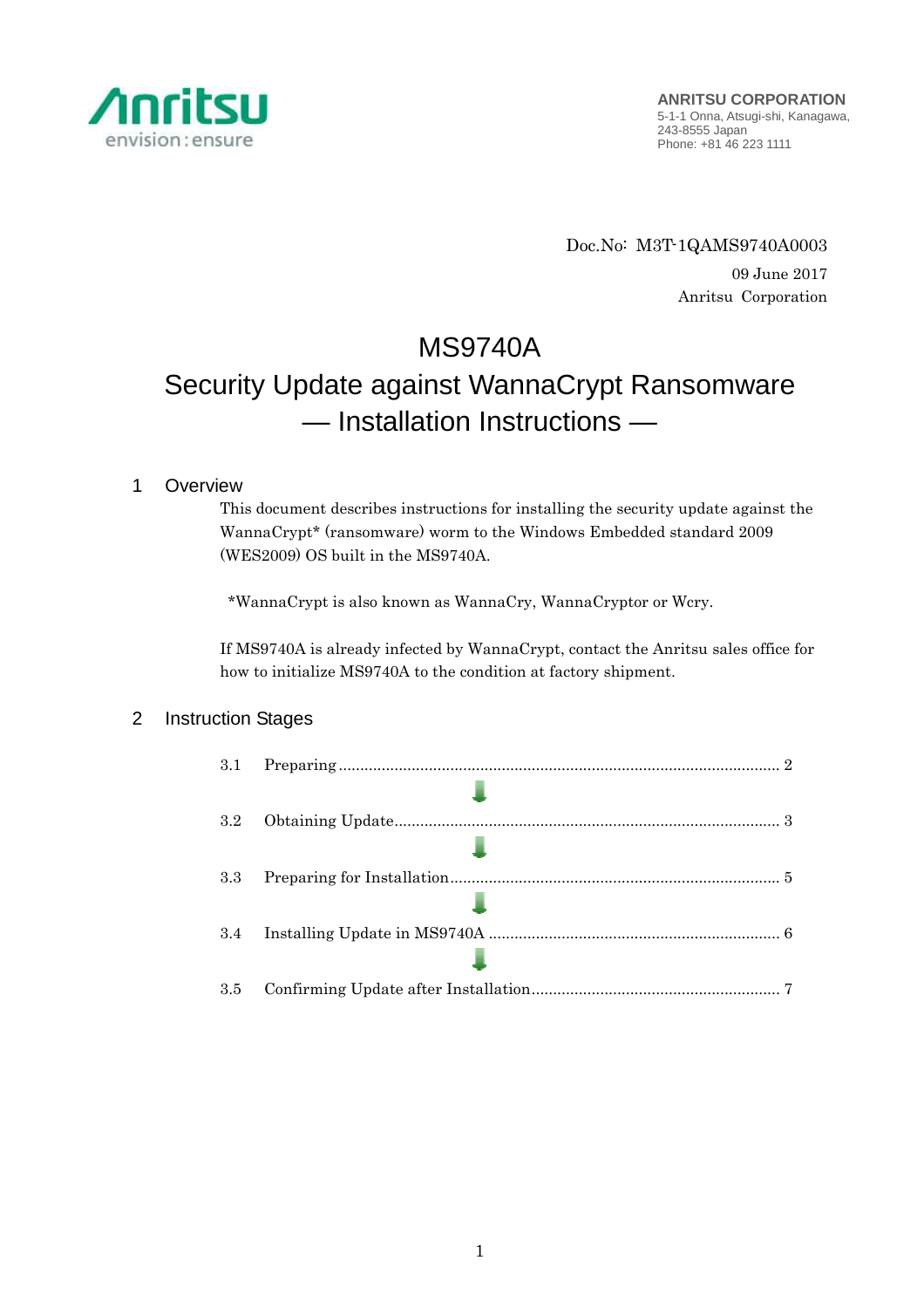# 3 Instructions

# 3.1 Preparing

- 1. Equipment needed for installation The following equipment is needed for installing the update.
	- •Internet-connected PC
	- USB flash memory that can be mounted on both MS9740A and PC desktops. The USB flash memory must not have any security management function.
	- •Mouse for operating MS9740A.

### **Note:**

# Scan and confirm that the PC and USB flash memory are not infected by any malware.

2. Backing-up important files

We recommend creating a backup of important data\* to external storage such as USB flash memory to guard against data loss problems when installing the update.

\* Waveform data, configuration files, and graphic files.

### **Note:**

# Anritsu will not be held liable for loss of data on the storage device in **MS9740A.**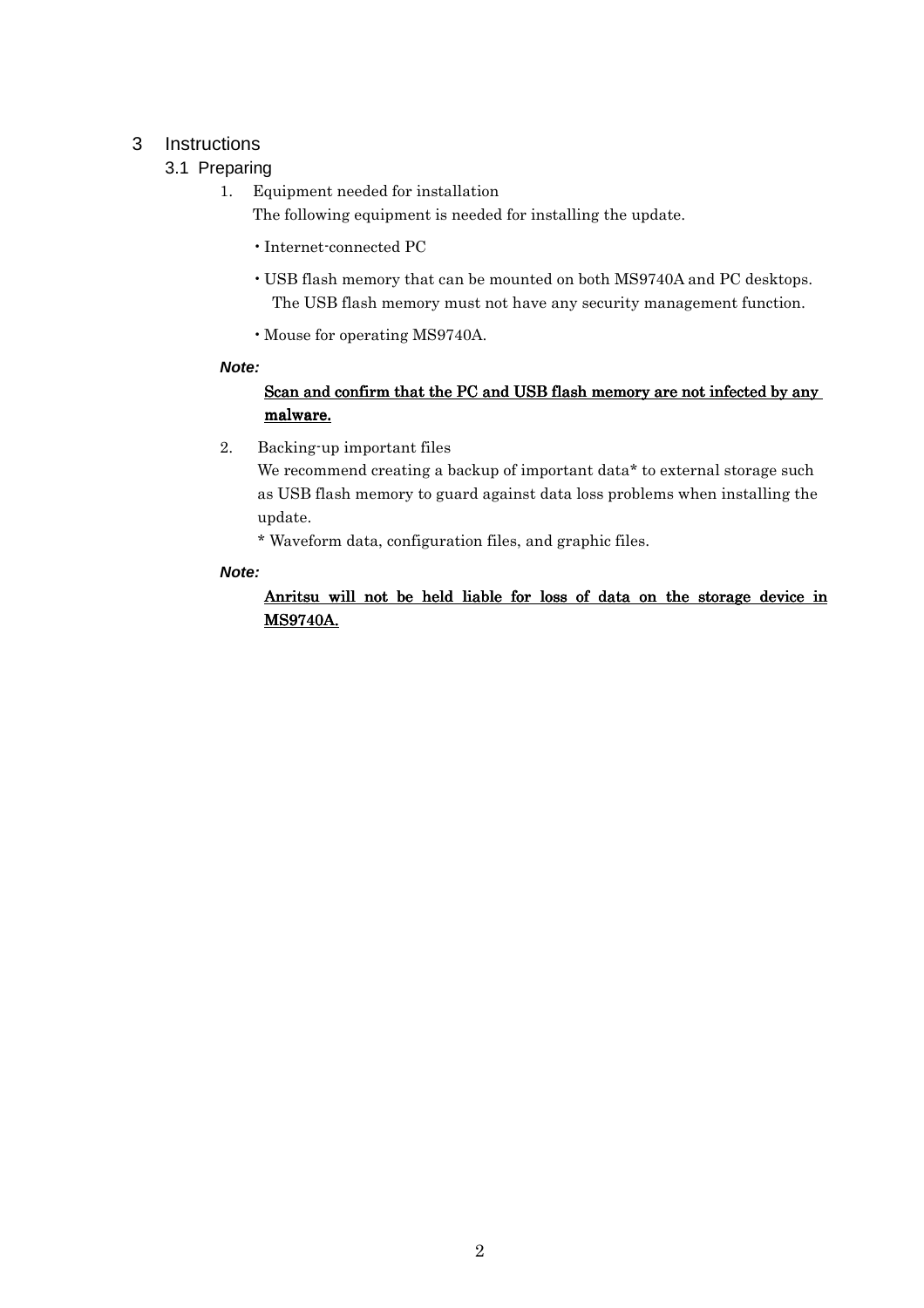### 3.2 Obtaining Update

Download the correct update from Microsoft's homepage. Use an Internet-connected PC to download the update.

This section describes the PC operation for downloading.

#### **Note:**

# DO NOT connect the MS9740A directly to the Internet to download the update.

1. Access the following page and download the update for WES2009 against WannaCrypt.

http://www.catalog.update.microsoft.com/Home.aspx

Input KB4012598 in the following box and click "Search".



2. At the displayed catalog page, click "Download" for "Security Update for WES09 and POSReady 2009 (KB4012598) Windows XP Embedded".

| Microsoft Update Catalog<br>FAQ <sup>-1</sup> help |                                                                                 |                                                              |                            |                     | KB:012698<br>× Search |        |                       |  |
|----------------------------------------------------|---------------------------------------------------------------------------------|--------------------------------------------------------------|----------------------------|---------------------|-----------------------|--------|-----------------------|--|
|                                                    | <b>EM Scarch results for "KB4012593"</b><br>Updates: 1 - 13 of 13 (pace 1 of 1) |                                                              |                            |                     |                       |        | © Previous   Next (€) |  |
|                                                    | <b>Title</b>                                                                    | <b>Products</b>                                              | Classification             | <b>Last Undated</b> | Version               | Size   |                       |  |
|                                                    | Security Update for Windows 8 (KB4012598)                                       | Windows 8                                                    | Security Updates 5/13/2017 |                     | nia                   | 872 KB | Dewnload              |  |
|                                                    | Security Update for Windows XP SP3 (KB4012598)                                  | <b>Windows XP</b>                                            | Security Updates 5/13/2017 |                     | min                   | 665 CB | Dewnload              |  |
|                                                    | Security Update for Windows Vista (K84012598)                                   | <b>Windows Vista</b>                                         | Security Updates 3/12/2017 |                     | <b>FUZ</b>            | 1.2 MB | Elewnicad             |  |
|                                                    | Security Update for Windows Server 2008 (KB4012598)                             | Windows Server 2008                                          | Security Updates 3/12/2017 |                     | mia                   | 1.2 MB | Dewnicad              |  |
|                                                    | Security Update for Windows Server 2003 for x64-based Systems (K84012598)       | Windows Server 2003. Windows Server 2003. Datacenter Edition | Security Updates 5/13/2017 |                     | ma                    | 951 KB | <b>Download</b>       |  |
|                                                    | Sexurity Update for Windows 8 for x64-based Systems (K84012598)                 | Windows 8                                                    | Security Updates 3/13/2017 |                     | <b>rule</b>           | 984 KB | Download              |  |
|                                                    | Security Update for Windows XP SP3 for XFe (KB4012598).                         | Windows XP Embedded                                          | Security Updates 5/13/2017 |                     | <b>mia</b>            | 665 KB | Dewnload              |  |
|                                                    | Security Update for Windows Server 2003 (KB4012598)                             | Windows Server 2003.Windows Server 2003. Detectator Edition. | Security Updates 5/13/2017 |                     | mio                   | 682.KB | Dewnload              |  |
|                                                    | Security Update for Windows XP SP2 for x64-based Systems (K34012598)            | Windows XP x64 Edition                                       | Security Updates 5/13/2017 |                     | <b>PUS</b>            | 951 KB | Dewnload              |  |
|                                                    | Security Update for Windows Vista for x64-based Systems (XR4012598)             | <b>Windows Vida</b>                                          | Security Undates 3/12/2017 |                     | <b>PUS</b>            | 1.3 MR | <b>Deveningd</b>      |  |
|                                                    | Security Update for Windows Server 2008 for Itanium-based Systems (KB4012598)   | Windows Server 2008                                          | Security Updates 3/12/2017 |                     | min                   | 1.2 MR | Download              |  |
|                                                    | Security Update for Windows Server 2008 for x64-based Systems (K84012598)       | Windows Server 2008                                          | Security Updates 3/12/2017 |                     | na.                   | 1.3 MB | Download              |  |
|                                                    | Security Update for WES09 and POSReady 2009 (KB4012598)                         | Windows XP Embedded                                          | Security Updates 3/12/2017 |                     | n/a                   | 665 KB | Download              |  |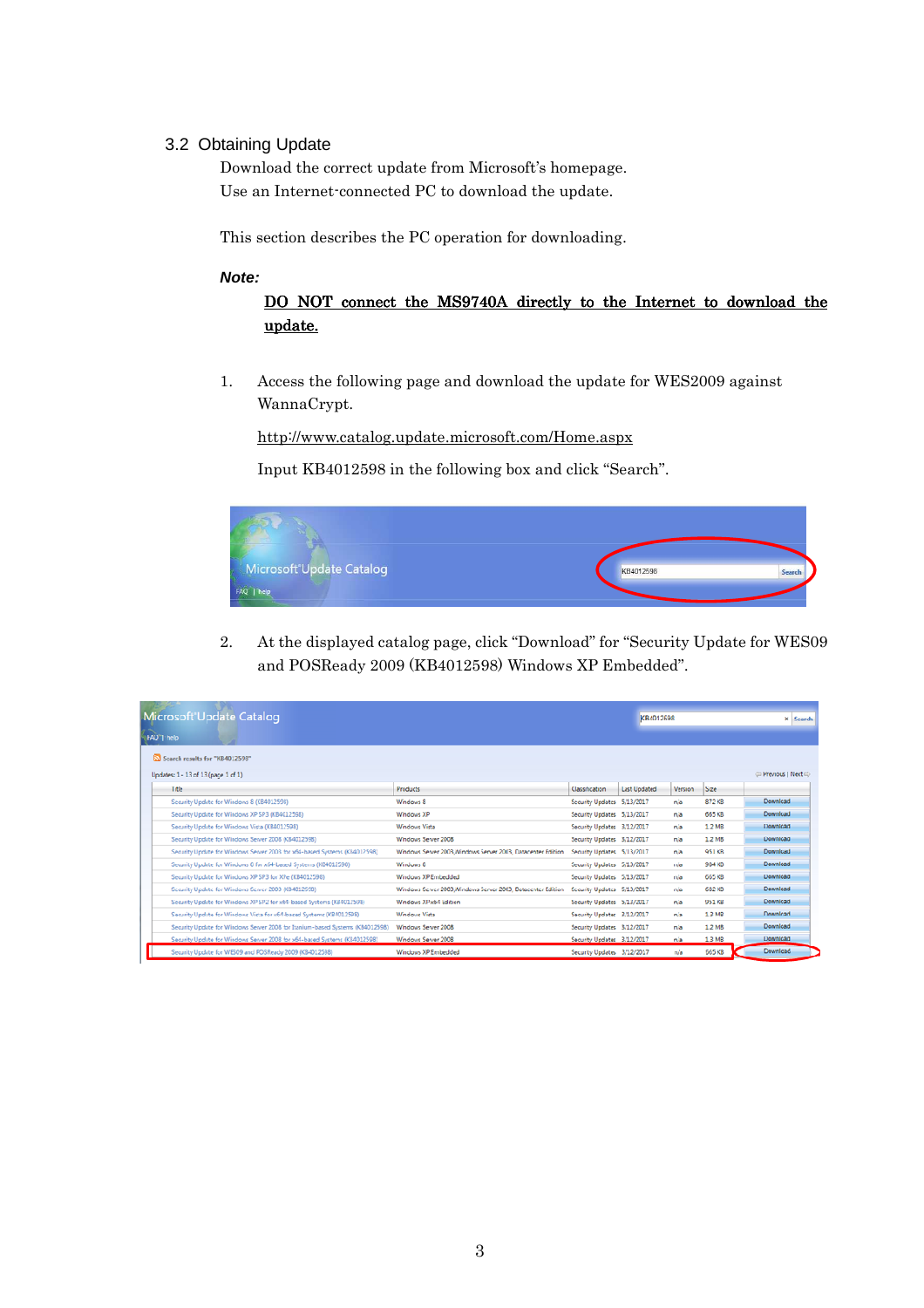3. At the Download screen, click the file name and save the file to the PC. Copy the file to USB flash memory.

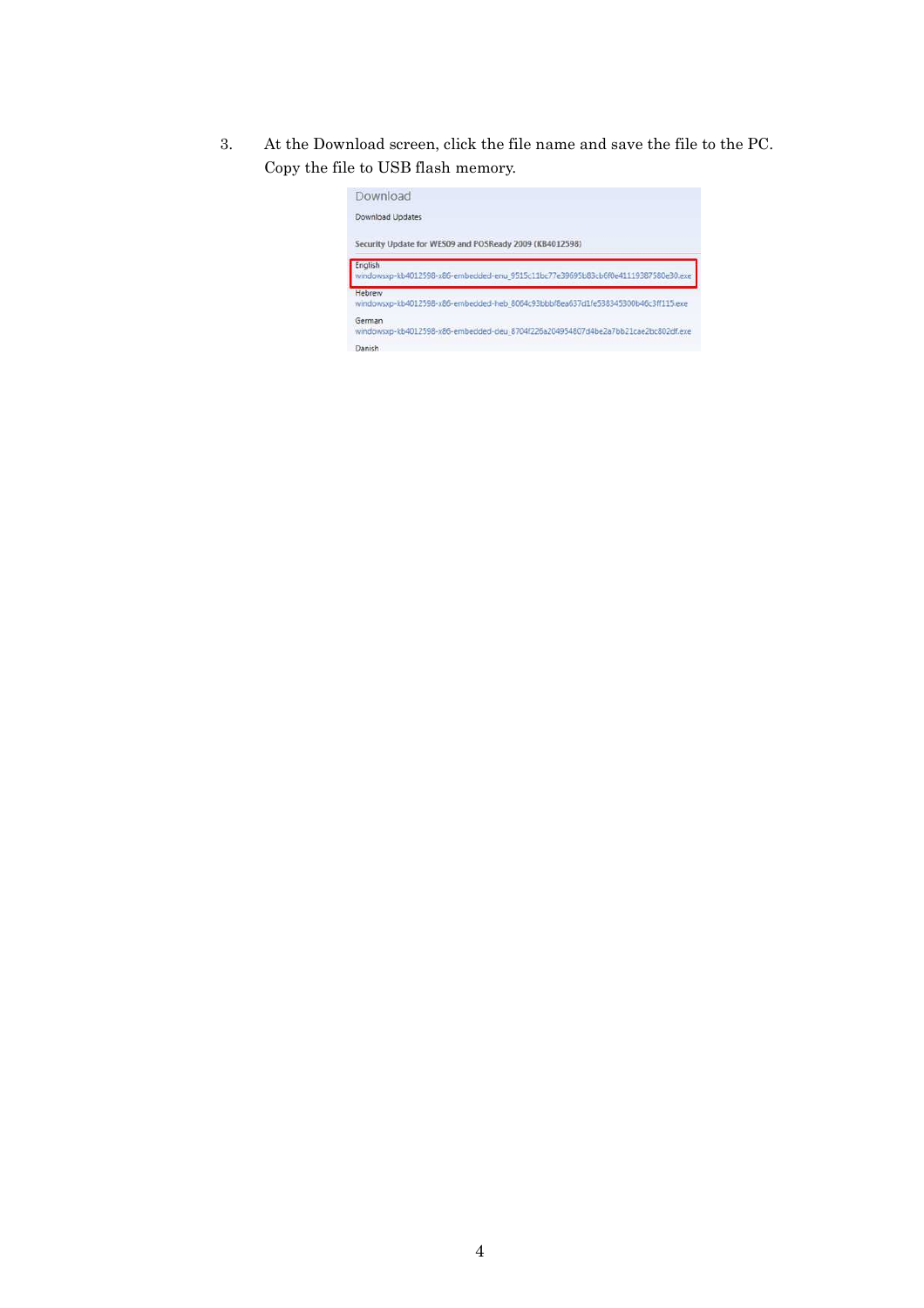### 3.3 Preparing for Installation

- 1. Connect a mouse to MS9740A. Press the power button to boot MS9740A.
- 2. When MS9740A application launches, minimize the application window to show the desktop.

Right-click the taskbar and choose Task Manager to launch it.



3. Select "Processes" tab on the Task Manager and choose "BootLoaderService.exe". Move the cursor to it, right-click and select "End Process Tree".

| Processes<br>Applications          | Performance Networking   Users |        |             |
|------------------------------------|--------------------------------|--------|-------------|
| <b>Image Name</b>                  | <b>User Name</b>               | CPU    | Mem Usage   |
| taskmgr.exe                        | Administrator                  | 01     | 4,164K      |
| sychost.exe                        | <b>SYSTEM</b>                  | nn     | 4.380K      |
| BootLoaderService eve              | Administrator                  | 00     | 11,728K     |
| <b>LITU Process</b><br>ightsrvc.et | br                             | OΟ     | 2,908 K     |
| igfxpers.e:                        | <b>CEnd Process Tree</b><br>br | 00     | 2,528K      |
| hkcmd.exe<br>Debug                 | br                             | OO.    | 3.128K      |
| msdtc.exe                          | <b>SERVICE</b>                 | 00     | 4,996K      |
| igfxtray.e:<br><b>Set Priority</b> | br                             | 00     | 3,188K      |
| KeyService<br>Set Affinity.        | br                             | 00     | 12,568 K    |
| explorer.e                         |                                | 00     | 18,672K     |
| sychost.exe                        | <b>SYSTEM</b>                  | m      | 14,312K     |
| sychost.exe                        | LOCAL SERVICE                  | $00 -$ | 3.960K      |
| sychost.exe                        | NETWORK SERVICE                | 00     | 4,696K      |
| OsaAppPlatform.exe                 | Administrator                  | 00     | 5,488K      |
| sychost.exe                        | <b>SYSTEM</b>                  | 00     | 5,244K      |
| sass.exe                           | <b>SYSTEM</b>                  | 00     | 1.136K      |
| services.exe                       | <b>SYSTEM</b>                  | 00     | 3,436K      |
| winlogon.exe                       | <b>SYSTEM</b>                  | m      | 2,912K      |
| rrree ava                          | CVCTEM                         | nn     | 4.076V<br>× |

4. At the following dialog box, click "Yes". Confirm "Optical Spectrum Analyzer" icon **N** Optical Spectrum Analyzer is not displayed on the taskbar.

| This operation will attempt to terminate this process and any<br>processes which were directly or indirectly started by it.<br>Forcing processes to terminate in this manner can cause<br>data loss and system instability. |  |
|-----------------------------------------------------------------------------------------------------------------------------------------------------------------------------------------------------------------------------|--|
|                                                                                                                                                                                                                             |  |
|                                                                                                                                                                                                                             |  |
| Are you sure you wish to continue?                                                                                                                                                                                          |  |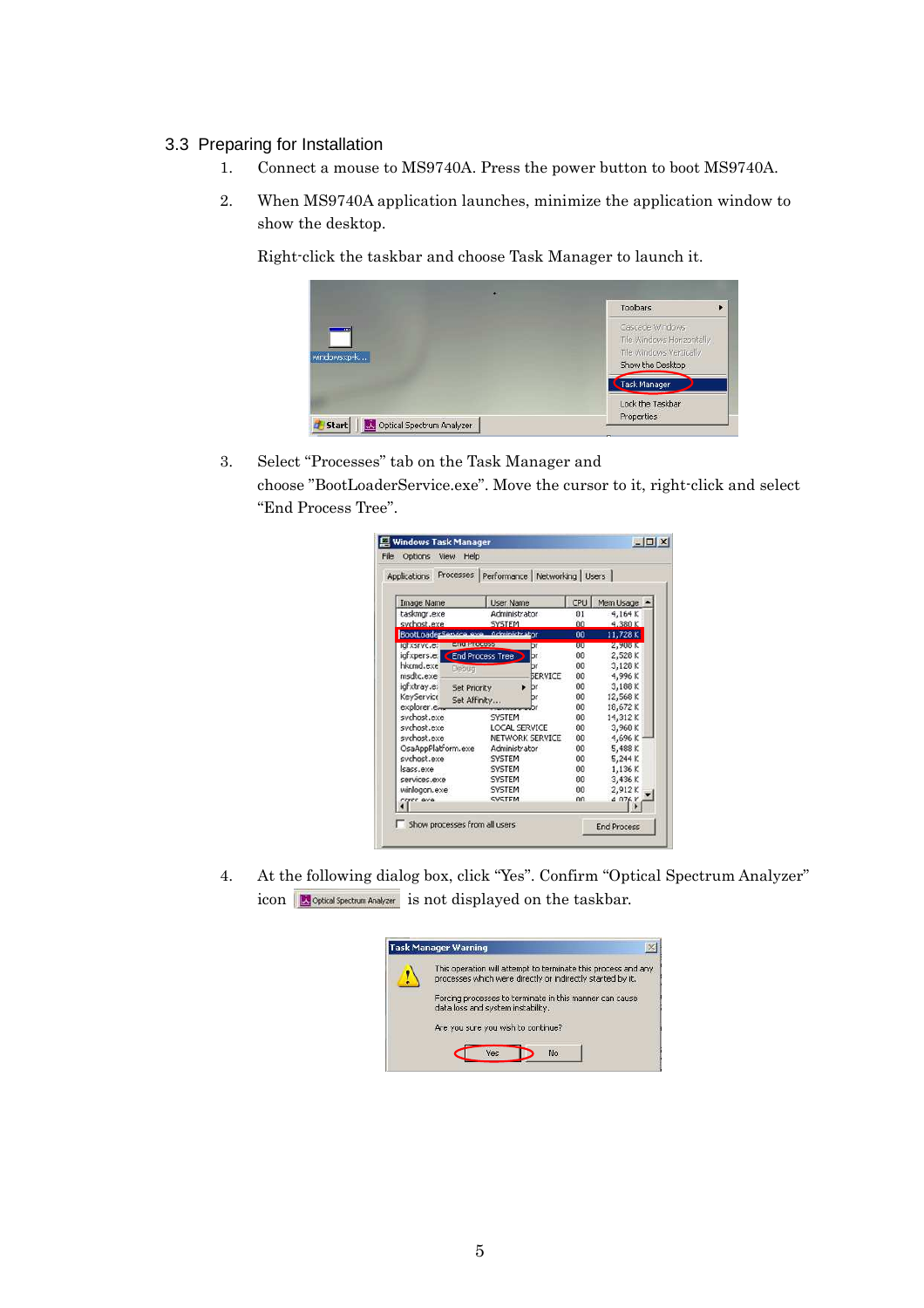### 3.4 Installing Update in MS9740A

Quit all applications installed in the MS9740A by the customer.

- 1. Copy the update downloaded as described section 3.2 "Obtaining Update" to USB flash memory and then plug this memory into the MS9740A USB port.
- 2. Quit all applications running on MS9740A.
- 3. Copy the file to the desktop of MS9740A.

After copying, unmount the USB flash memory from the desktop.

### **Note:**

# Unmount the USB flash memory by clicking the USB Eject icon on the taskbar at the bottom right of the screen and then remove the USB flash memory from the USB port.

4. Install the update.

Double-click the copied file.

The update program will launch. Follow the displayed instructions to continue installation.

After the installation, click "Finish" to complete this installation.



5. Restart Windows after the installation.

If the installer does not appear, restart Windows from the Start menu.